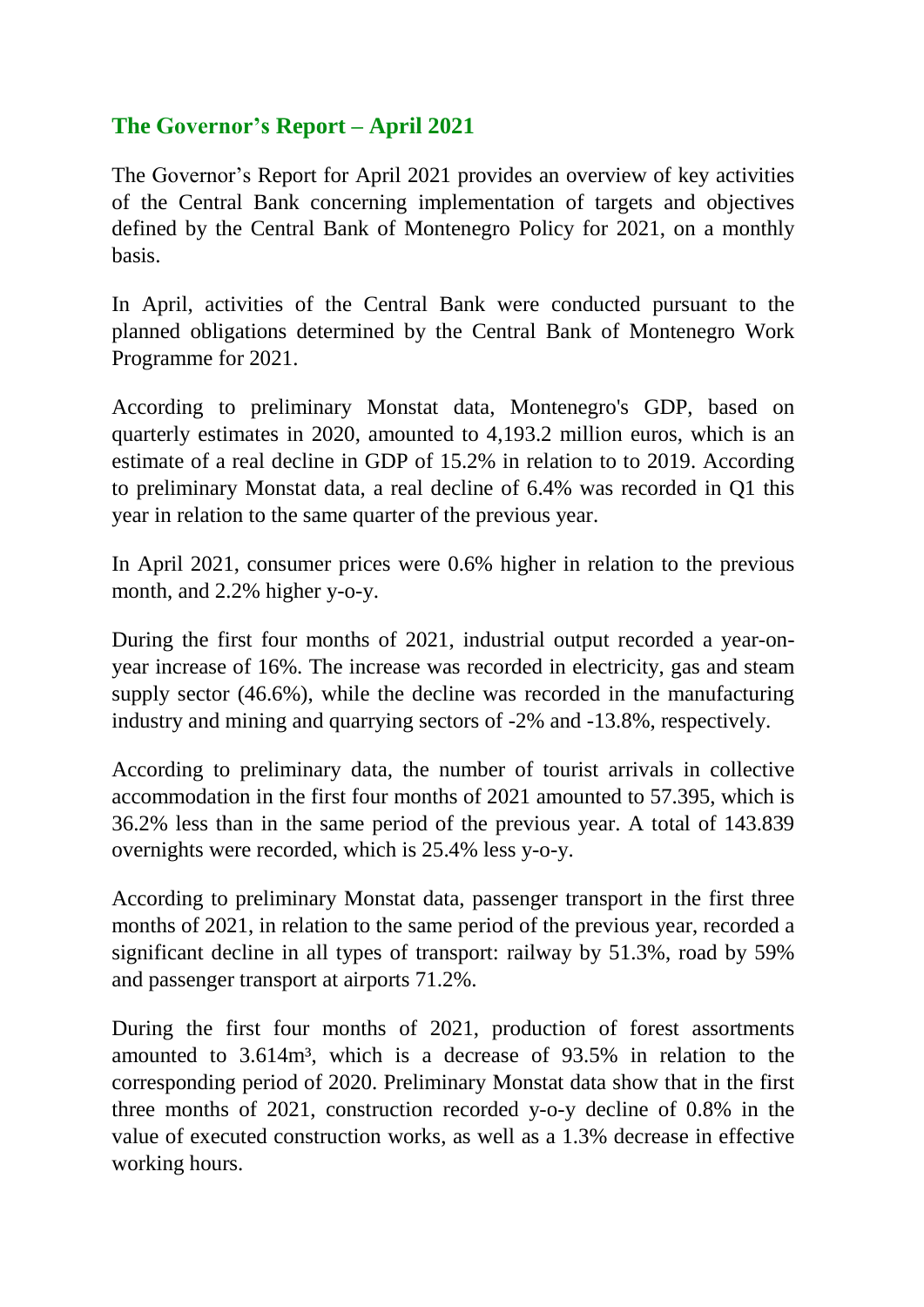In April 2021, the average number of employed persons amounted to 153,172, which is a monthly decrease of 1% and a y-o-y decrease of 17%. In April 2021, the number of unemployed persons amounted to 56,431 which represents an increase of 2.1% in relation to the previous month and an increase of 39.8% compared to April 2020.

As at 30 April 2021, out of 50,755 business entities registered as active in the Central Registry of Business Entities, and as having active accounts in the Central Registry of Transaction Accounts, a total of 15,490 or 30.5% were frozen. Compared to the previous month, the number of blocked business entities was 0.8% higher, while compared to the same month of 2020, its growth stood at 4.5%. At end-April 2021, the total amount of debt used as the basis for the account freeze was 797.1 million euros, showing a monthly increase of 1.8% and an annual increase of 29.6%.

As at 30 April 2021, out of the total number of business entities with frozen accounts (15,490) a total of 1,697 business entities were under uninterrupted blockage up to 365 days, with frozen funds in the amount of 111 million euros or 13.9% of the total amount of frozen funds. The number of business entities under uninterrupted blockage exceeding 365 days was 13,793 with frozen funds in the amount of 686.1 million euros or 86.1% of the total amount of frozen funds of business entities.

As at 30 April 2021, debt concentration was relatively high, considering that top 10 debtors (0.06% of total recorded debtors) accounted for 24.5% of the total debt being the basis for freezing of accounts. In addition, 50 of blocked business entities (0.3% of total number of blocked business entities) accounted for 45.8% of the total debt used as the basis for the account freeze.

The total assets of banks at end-April 2021 amounted to 4.67 billion euros, which represents an annual growth of 155.7 million euros, or 3.4%. In terms of the structure of aggregate balance sheet of banks, total loans make up the dominate share. At end-April 2021 total loans amounted to 3,295.3 million euros, which is 1% more in relation to the previous month and 6.2% higher in relation to April 2020.

In the structure of liabilities, deposits made up the main share of 74.6%. In April 2021, deposits in banks amounted to 3.485 million euros, rising by 0.8% m-o-m and 5.2% y-o-y. Total capital of banks at end-April 2021 amounted to 600.7 million euros, which is an increase of 0.1% in relation to the previous month and a y-o-y decrease of 1.3%.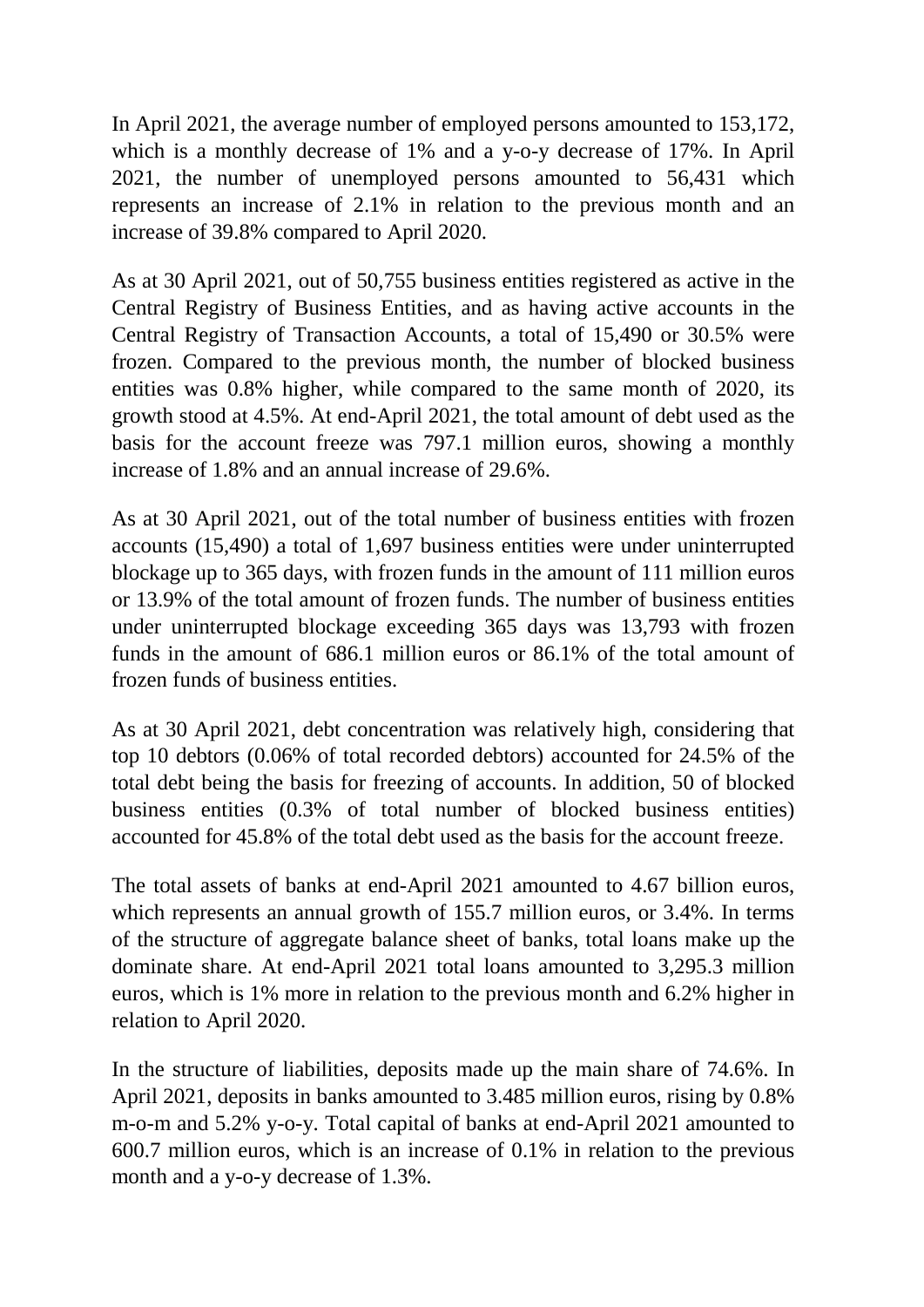In April, past due loans (without interests, and prepayments and accruals) amounted to 170.5 million euros, which is an increase of 6.6% in relation to the previous month, while they recorded decrease of 3.5% in relation to end-April 2020. At the end of the month, non-performing loans (without interests, and prepayments and accruals) amounted to 181.8 million euros and made up 5.5% of total loans. In relation to the previous month, non-performing loans of banks increased by 2.2%, while they recorded an annual increase of 11.6%.

At end-April 2021, the weighted average lending effective interest rate (WALEIR) on total loans granted amounted to 5.81% and was the same as at the end of the previous month and decreased by 0.15 percentage points y-o-y. The weighted average effective lending interest rate (WALEIR) on new loans amounted to 5.91% in April 2021, which represent a monthly increase of 0.70 percentage points, and an increase of 0.52 percentage points in relation to April 2020. The weighted average effective deposit interest rate (WAEDIR) amounted to 0.4% at end-April 2021 recording a monthly decline of 0.01 percentage points and a y-o-y decline of 0.01 percentage points.

At end-April 2021, reserve requirement of banks amounted to 184.7 million euros, recording a monthly rise of 2.4 million euros or 1.3% and a year-onyear decrease of 67 million euros or 26.6%. In April 2021, all banks allocated and maintained the prescribed amount of reserve requirements. In the total allocated reserve requirement, 52.8% was allocated to the reserve requirement account in the country, while 47.2% was allocated to the CBCG`s foreign accounts.

Gross insurance premium amounted to 31.8 million euros during the first four months of 2021. Non-life insurance premiums still accounted for the main share in its structure with 81,8%, while invoiced life insurance premiums accounted for 18,2%.

The effected turnover in the first four month 2021 was 20.9 million euros done through 596 transactions, and it was 91.8% higher y-o-y. As at 30 April 2021, stock exchange capitalisation amounted to 3,182.4 million euros, recording a monthly and an annual decrease of 0.5% and 5.7%, respectively. At the same time, the MONEX index stood at 11,004.73 index points at end-April this year, recording a monthly decline of 0.1% and an annual increase of 7.2%. The MNSE10 SE index amounted to 753.86 index points, recording a monthly decrease of 0.9% and an annual increase of 11.1%.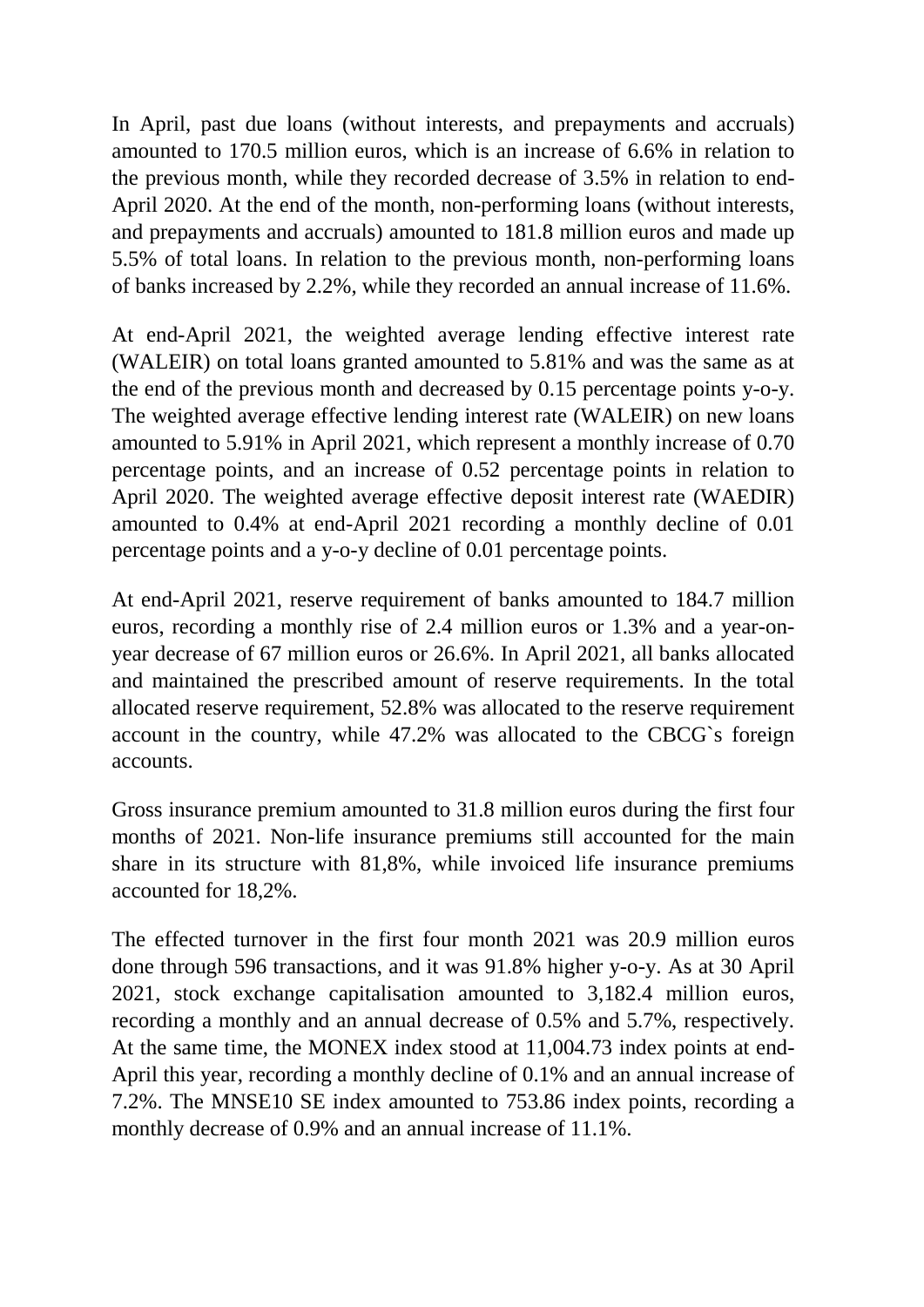The source revenues for the first four months of 2021, according to preliminary data from the Ministry of Finance and Social Welfare, amounted to 491.8 million euros and were by 0.7% higher than planned, while compared to the same period of the previous year were lower by 1.7%. Budget expenditures amounted to 633.9 million euros and were 1.8% higher in relation to January-April 2020, whereas 8.7% lower compared to the plan. The budget deficit amounted to 142.1 million euros or 3.1% of the estimated annual GDP.

At end-March 2021, public debt (gross) of Montenegro amounted to 4,097.5 million euros or 88.4% of GDP. Out of that figure, a total of 454.8 million euros or 9.8% of GDP referred to domestic debt, while external debt accounted for 3,642.7 million euros or 78.6% of GDP. Net government debt amounted to 77% of GDP.

In April, the Central Bank continued with the activities aimed at meeting the requirements on the road towards Montenegro's accession to the EU. Within the technical cooperation with partner central banks, bilateral cooperation was realized in an online format with the Bank of Germany on the topic " *Cash management regarding damaged money and IBNS marked money"* . For the purpose of holding an online meeting of the Subcommittee on Internal Market and Competition, an article on the implemented activities for the period from 01 May 2020 to 01 May 2021 was prepared. Activities on the implementation of the multi-beneficiary program *IPA 2017* in the area of "1.2 Statistics of International Trade in Services" (*1.2 ITS*) continued. Participation in the online meeting of the balance of payments working group (*BOP WG*) organized by Eurostat. For the needs of the assistance project *SP7.1-MIP indicators* , the balance of payments data for 2020 have been updated and the metadata form for the same indicators has been adjusted.

With a view to fostering and maintaining a sound banking system, Montenegro's banking sector was subject to continuous oversight and analysis. International reserves management was performed based on the principles of liquidity and safety. The activities regarding the Central Bank's function of a fiscal agent were performed successfully. In April, the availability of the RTGS and DNS systems was 100%.

The general public was informed timely, and in line with the highest transparency standards about the activities, goals, and results of the CBCG's operations. This was done by means of public announcements, publications, web presentations, and media appearances. Pursuant to the Law